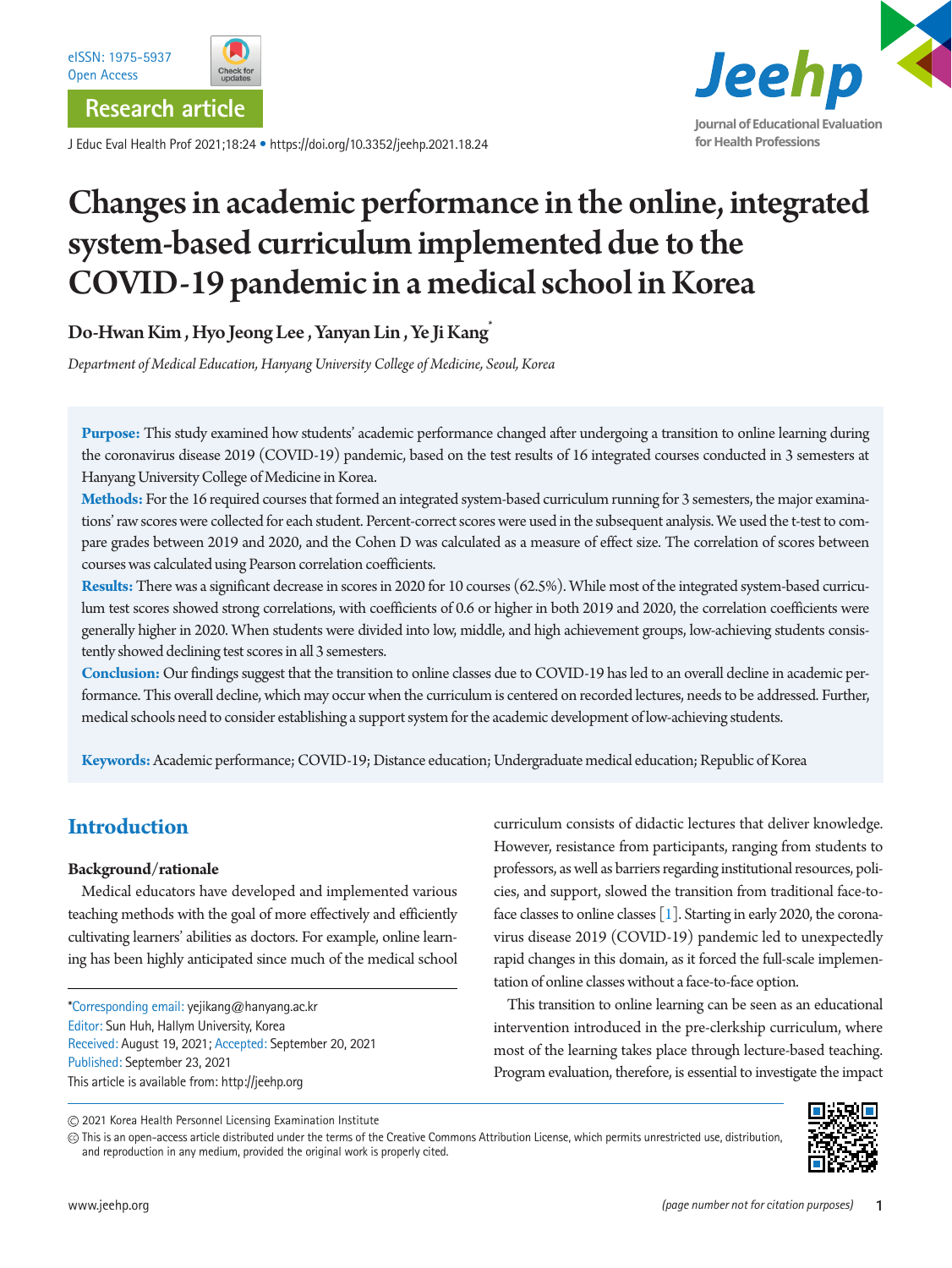

of the intervention and to improve curricular outcomes. Under these circumstances, outcomes can be assessed using Kirkpatrick's 4-level evaluation model, which is a framework widely used for program evaluation [\[2](#page-8-1)].

In the first level of the model (i.e., reaction), numerous findings have been reported regarding students' perceptions of online classes and satisfaction with different teaching methods. The results of these studies are quite consistent. For example, according to a recently released meta-analysis, synchronous distance education (SDE) has higher satisfaction ratings than face-to-face classes [\[3](#page-8-2)]. Similar results were found in post-COVID-19 surveys, indicating that students prefer online courses over offline courses [\[4](#page-8-3)]. Particularly, students prefer classes offering recorded videos over live online lectures, citing "fast viewing" and "pause and resume" as the advantages of recorded videos that cannot be met in either face-to-face or live online lectures [\[4\]](#page-8-3).

In contrast, in the second level of the model (i.e., learning), there is still insufficient evidence to draw definitive conclusions on how post-COVID-19 online classes differ from conventional ones. Although students recognized that the COVID-19 pandemic "greatly affected" or "considerably affected" their studies  $[5]$  $[5]$ , in practice, the direction of influence is possibly both positive and negative. The fact that high satisfaction does not necessarily guarantee high academic achievement is another reason why it is difficult to make a convincing argument for academic achievement despite students' positive responses to online courses  $[6]$  $[6]$ . Previous studies have demonstrated that a student's "feeling of learning" has no association with actual academic achievement, and sometimes they are even negatively correlated [\[7](#page-8-6)].

## **Objectives**

This study aims to examine how students' academic performance changed after the COVID-19 pandemic based on the test results of 16 integrated courses conducted over 3 semesters at a single medical school in South Korea that underwent the online transition after COVID-19.

# **Methods**

## **Ethics statement**

This study was reviewed and approved by the Institutional Review Board of Hanyang University (approval no., HYUIRB-202105-023-1).

## **Study design**

This was a comparative observational study, involving a comparison of 16 integrated, system-based courses before and after the transition to online classes.

## **Setting**

This study was conducted at Hanyang University College of Medicine (HYUCM), a private medical school in Seoul, South Korea. The average number of students per year is about 100. HYUCM operates a 6-year undergraduate-entry program, consisting of a 2-year premedical course and a 4-year medical course. The 4-year medical course is divided into three phases. Phase 1 (1 semester) and phase 2 (3 semesters) correspond to the pre-clerkship period, and phase 3 is the clinical clerkship period. In HYUCM, the transition to online teaching was first implemented after COVID-19. Almost all face-to-face classroom lectures were replaced by online recorded videos, while fewer than 5% of classes were conducted as live online lectures.

In HYUCM, phase 2 is an integrated, system-based curriculum that runs for 3 semesters from the second semester of the first year. There are a total of 17 required courses in this period without any student-selected components [\(Table 1](#page-2-0)). The course lengths range from 1 to 7 weeks, and they are organized into blocks. To promote the integrated understanding of clinical and anatomical knowledge, most courses include some cadaver dissection sessions. Every course has at least 1 major examination as a summative assessment. Major examinations are conducted up to 3 times depending on the course length, and all examinations consist of multiple-choice questions (MCQ) items or short-answer questions. Each major examination score is added up to constitute about 80%–90% of a course's final score. Other components such as attendance and evaluation in problem-based learning (PBL) sessions account for the remaining 10%–20%.

## **Variables**

Students' performance records in all courses were variables.

## **Data sources/measurement**

The major examinations' raw scores were collected for each student. Because the total score was different for each examination, percent-correct scores were used in subsequent analyses. For courses that conducted more than 1 major examination, student achievement was calculated as an average of the percent-correct scores obtained from the examinations. As the aim of this study was to investigate academic achievement in terms of knowledge acquisition, we did not consider other assessment components, such as attendance or PBL scores, which are more intended to assess conscientiousness, communication, or critical thinking rather than knowledge.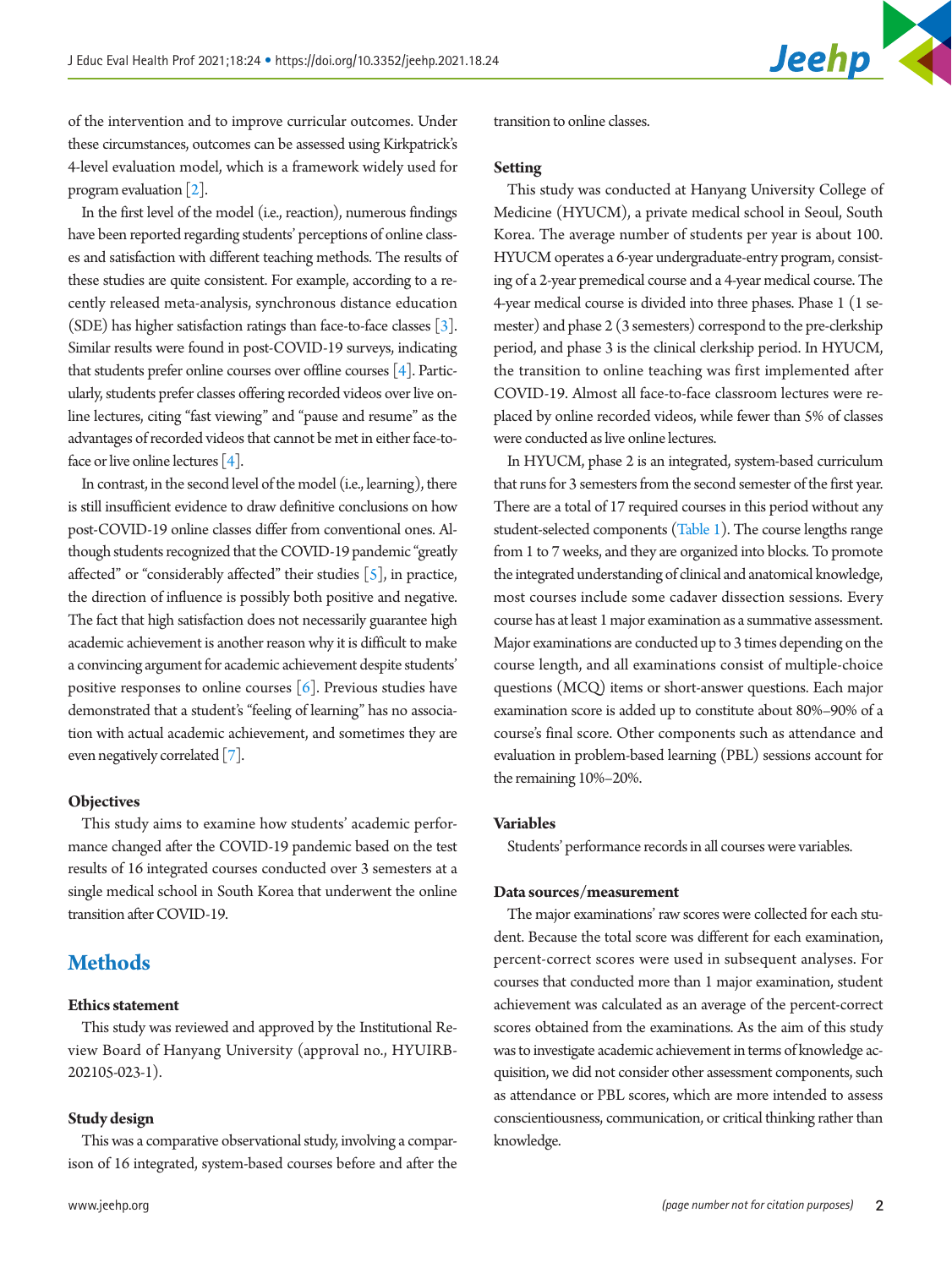

## <span id="page-2-0"></span>**Table 1.** Characteristics of the courses

| Course name                                  | Year | Total lecture time (hr) | Total dissection time (hr) | No. of major exams |
|----------------------------------------------|------|-------------------------|----------------------------|--------------------|
| The first year (first semester of phase 2)   |      |                         |                            |                    |
| Introduction to Clinical Medicine            | 2019 | 31                      | $\boldsymbol{0}$           | $\mathbf{1}$       |
|                                              | 2020 | 31                      | $\overline{0}$             | $\mathbf{1}$       |
| Musculoskeletal System                       | 2019 | 59                      | 60                         | $\sqrt{3}$         |
|                                              | 2020 | 63                      | 60                         | $\overline{2}$     |
| Medical Neuroscience                         | 2019 | 119                     | 29                         | $\sqrt{3}$         |
|                                              | 2020 | 119                     | 24                         | 3                  |
| Neuropsychiatry and Behavioral Science       | 2019 | 53                      | $\overline{0}$             | $\overline{2}$     |
|                                              | 2020 | 55                      | $\overline{0}$             | $\overline{2}$     |
| Sensory System                               | 2019 | 84                      | 20                         | $\overline{2}$     |
|                                              | 2020 | 86                      | 21                         | $\overline{2}$     |
| The second year (second semester of phase 2) |      |                         |                            |                    |
| Cardiovascular System                        | 2019 | 73                      | 8                          | $\overline{2}$     |
|                                              | 2020 | 79                      | $6\phantom{a}$             | $\sqrt{2}$         |
| Respiratory Medicine                         | 2019 | 56                      | 16                         | $\overline{2}$     |
|                                              | 2020 | 56                      | 20                         | $\sqrt{3}$         |
| Gastroenterology                             | 2019 | 110                     | 22                         | 3                  |
|                                              | 2020 | 104                     | 20                         | $\sqrt{3}$         |
| <b>Endocrinology and Metabolism</b>          | 2019 | 47                      | $\,6\,$                    | $\overline{2}$     |
|                                              | 2020 | 47                      | $6\phantom{a}$             | $\overline{2}$     |
| Reproductive Medicine                        | 2019 | 51                      | 24                         | $\mathbf{1}$       |
|                                              | 2020 | 52                      | 24                         | $\overline{2}$     |
| Kidney and Urinary Tract                     | 2019 | 58                      | 15                         | 3                  |
|                                              | 2020 | 58                      | 19                         | $\overline{2}$     |
| The second year (third semester of phase 2)  |      |                         |                            |                    |
| Immunology                                   | 2019 | 31                      | $\mathbf 0$                | $\mathbf{1}$       |
|                                              | 2020 | 33                      | $\overline{0}$             | $\mathbf{1}$       |
| <b>Infectious Disease</b>                    | 2019 | 61                      | 16                         | $\mathbf{1}$       |
|                                              | 2020 | 61                      | $\overline{7}$             | $\mathbf{1}$       |
| Hematology and Oncology                      | 2019 | 63                      | $\overline{9}$             | $\overline{2}$     |
|                                              | 2020 | 63                      | 11                         | $\overline{2}$     |
| Occupational Disease and Injury              | 2019 | 22                      | $\overline{4}$             | $\mathbf{1}$       |
|                                              | 2020 | 22                      | $\sqrt{3}$                 | $\mathbf{1}$       |
| Birth and Growth                             | 2019 | 92                      | $\overline{2}$             | $\overline{2}$     |
|                                              | 2020 | 90                      | 6                          | $\overline{2}$     |
| Geriatrics                                   | 2019 | 22                      | $\mathbf 0$                | $\mathbf{1}$       |
|                                              | 2020 | 24                      | $\mathbf 0$                | $\mathbf{1}$       |

## **Bias**

Given this study included 16 (out of 17) courses throughout 3 semesters of phase 2 and the examination scores from all students, the risk of selection bias was negligible.

## **Study size**

All medical students' records in the corresponding courses were included. There was no estimation of sample size.

## **Statistical methods**

Data were analyzed using IBM SPSS ver. 26.0 (IBM Corp., Armonk, NY, USA). The t-test was used to compare grades between 2019 and 2020, and the Cohen D was calculated as a measure of the effect size. The correlation of scores between courses was calculated using Pearson correlation coefficients. Correlation coefficients were compared after applying the Fisher r-to-z transformation. P-values < 0.05 were considered to indicate statistical significance.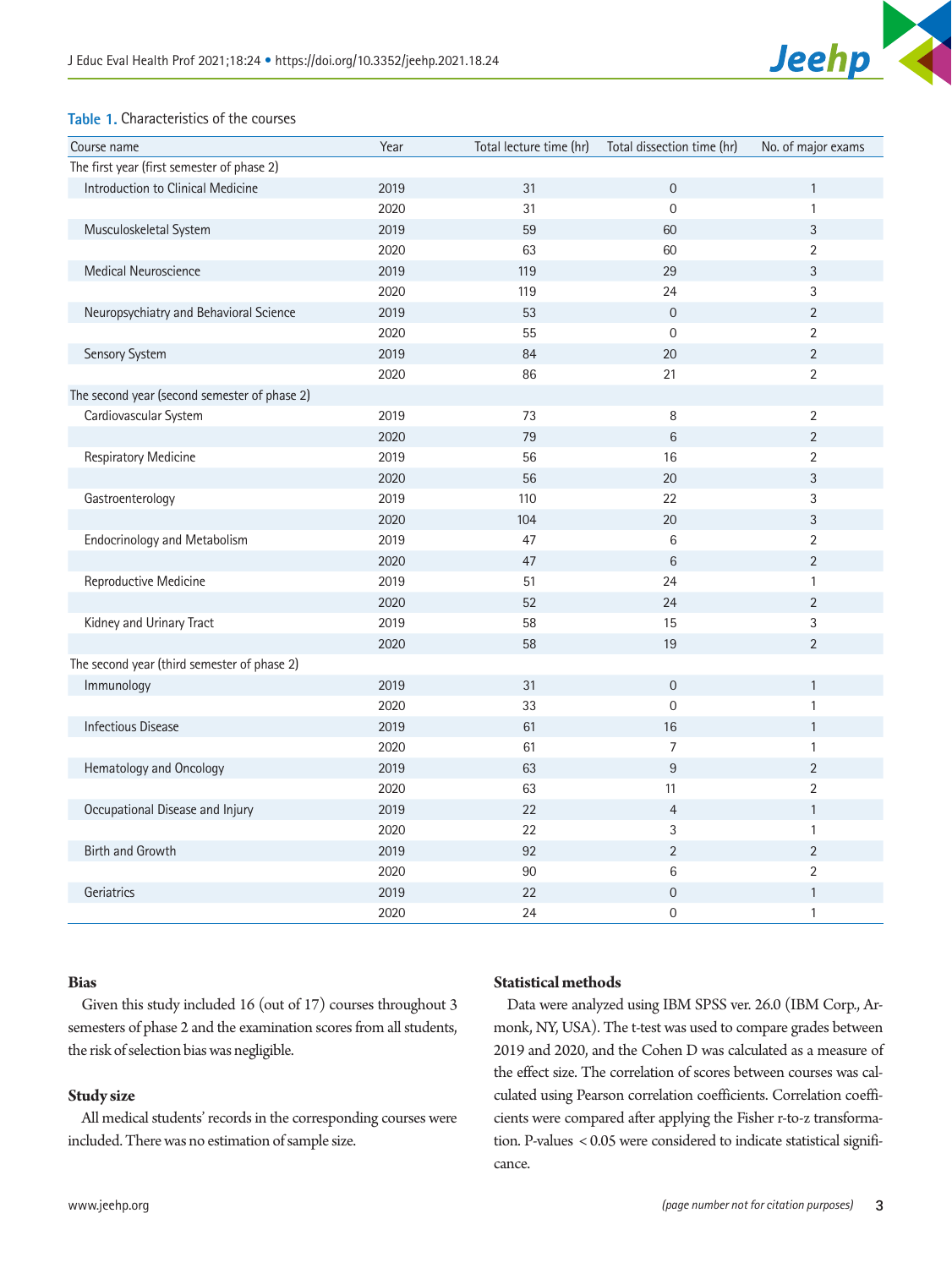

# **Results**

### **Difference in test scores between 2019 and 2020**

When comparing the test results from the 16 courses, a significant decrease in scores was found in 10 courses (62.5%) in 2020 [\(Table 2](#page-3-0), Dataset 1). There was no significant difference in 3 courses, and a significant increase was found in 3 courses. Using the Levene test, significant differences in variance were identified in 13 courses (81.3%); in all of these cases, the standard deviation was greater in 2020 than in 2019 [\(Table 2,](#page-3-0) [Fig. 1](#page-4-0)).

### **Correlation of test scores between courses**

For both 2019 and 2020, most of the integrated, system-based curriculum test scores showed strong correlations, with coefficients of 0.6 or higher. In 2020, the correlation coefficient was generally even higher, with 30 (85.7%) pairs out of a total of 35 having a greater correlation coefficient in 2020, of which 13 (37.1%) showed a statistically significant increase [\(Fig. 2\)](#page-5-0). Further, when analyzing the correlation between the first- and second-semester courses for second-year students, the correlation coefficient was greater in all 30 pairs (100.0%) in 2020 than in 2019. Of them, 18 (60.0%) showed a statistically significant increase [\(Table 3](#page-5-1)).

## <span id="page-3-0"></span>**Table 2.** Differences between 2019 and 2020 test scores

## **Comparison between low-, middle-, and high-achieving students**

After dividing students into low, middle, and high achievement groups based on overall major examination performance for a semester, we calculated the effect size of the difference between 2019 and 2020, while the sign (positive or negative) was maintained by not taking the absolute value. As a result, the average value of the effect sizes in all semesters was highest for low-achieving students, followed in descending order by middle-achieving and high-achieving students [\(Table 4](#page-6-0)). Specifically, low achievers showed positive values for the effect size for all 3 semesters, indicating a decline in test scores in 2020 compared to 2019.

## **Discussion**

### **Key results**

In this study, we compared students' academic performance in integrated, system-based courses in the pre-clerkship curriculum before and after the COVID-19 pandemic to examine changes during the transition to full-scale online classes. In a majority of courses, the average test scores decreased, accompanied by an increase in variance compared to offline classes. The correlation of

| Course name                                  | $Mean \pm SD$    |                   | Levene test |         | t-test   |         | Cohen D |  |
|----------------------------------------------|------------------|-------------------|-------------|---------|----------|---------|---------|--|
|                                              | 2019             | 2020              | F           | P-value | t-value  | P-value |         |  |
| The first year (first semester of phase 2)   |                  |                   |             |         |          |         |         |  |
| Introduction to Clinical Medicine            | $87.73 \pm 5.17$ | $82.93 \pm 8.08$  | 21.888      | < 0.001 | 5.038    | < 0.001 | 0.71    |  |
| Musculoskeletal System                       | $79.95 \pm 8.00$ | 78.04 ± 10.77     | 0.028       | 0.028   | 1.433    | 0.154   | 0.20    |  |
| Medical Neuroscience                         | $78.39 \pm 8.63$ | 71.84 ± 11.95     | 7.530       | 0.007   | 4.464    | < 0.001 | 0.63    |  |
| Neuropsychiatry and Behavioral Science       | $80.21 \pm 7.23$ | $79.59 \pm 7.40$  | 0.225       | 0.636   | 0.599    | 0.55    | 0.08    |  |
| Sensory System                               | $85.05 \pm 7.29$ | $79.00 \pm 10.12$ | 9.820       | 0.002   | 4.873    | < 0.001 | 0.69    |  |
| The second year (second semester of phase 2) |                  |                   |             |         |          |         |         |  |
| Cardiovascular System                        | $75.43 \pm 7.34$ | $72.04 \pm 9.13$  | 9.178       | 0.003   | 3.084    | < 0.001 | 0.41    |  |
| Respiratory Medicine                         | $83.44 \pm 6.67$ | $88.78 \pm 6.55$  | 0.000       | 0.994   | $-6.041$ | < 0.001 | $-0.81$ |  |
| Gastroenterology                             | $84.88 \pm 5.90$ | $79.55 \pm 8.17$  | 15.826      | < 0.001 | 5.539    | < 0.001 | 0.75    |  |
| <b>Endocrinology and Metabolism</b>          | $81.31 \pm 6.96$ | $85.20 \pm 8.62$  | 5.402       | 0.021   | $-3.695$ | < 0.001 | $-0.50$ |  |
| Reproductive Medicine                        | $76.15 \pm 8.28$ | $84.65 \pm 8.84$  | 0.956       | 0.329   | $-7.443$ | < 0.001 | $-0.99$ |  |
| Kidney and Urinary Tract                     | $84.82 \pm 6.16$ | $78.39 \pm 8.40$  | 7.781       | 0.006   | 6.461    | < 0.001 | 0.87    |  |
| The second year (third semester of phase 2)  |                  |                   |             |         |          |         |         |  |
| Immunology                                   | $85.05 \pm 8.11$ | $82.21 \pm 10.72$ | 9.526       | 0.002   | 2.218    | 0.028   | 0.30    |  |
| Infectious Disease                           | $77.49 \pm 8.11$ | $79.29 \pm 10.23$ | 4.518       | 0.035   | $-1.448$ | 0.149   | $-0.20$ |  |
| Hematology and Oncology                      | $85.51 \pm 5.40$ | $83.00 \pm 7.01$  | 7.999       | 0.005   | 3.329    | 0.001   | 0.45    |  |
| Occupational Disease and Injury              | $75.66 \pm 6.97$ | $71.69 \pm 9.97$  | 13.861      | < 0.001 | 3.418    | 0.001   | 0.46    |  |
| Birth and Growth                             | $88.84 \pm 5.17$ | $84.64 \pm 6.41$  | 4.711       | 0.031   | 5.348    | < 0.001 | 0.72    |  |
| Geriatrics                                   | $90.96 \pm 4.77$ | $86.84 \pm 8.16$  | 26.898      | < 0.001 | 4.550    | < 0.001 | 0.62    |  |

SD, standard deviation.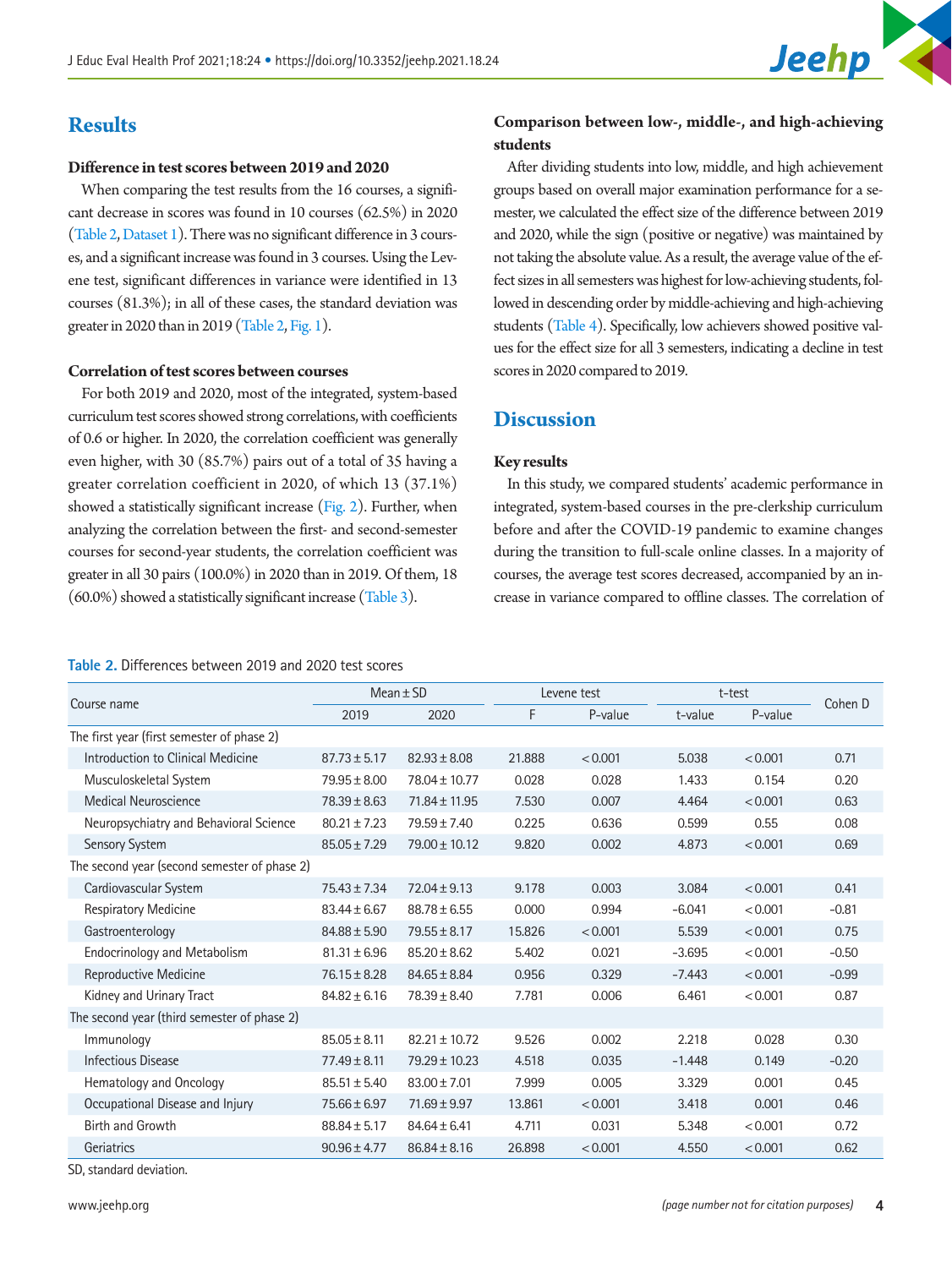

<span id="page-4-0"></span>

Fig. 1. Histogram of examination scores for each course. (A-E) The first year (first semester of phase 2). (F-J) The second year (second semester of phase 2). (A) Introduction to Clinical Medicine, (B) Musculoskeletal System, (C) Medical Neuroscience, (D) Neuropsychiatry and Behavioral Science, (E) Sensory System, (F) Respiratory Medicine, (G) Gastroenterology, (H) Endocrinology and Metabolism, (I) Reproductive Medicine, (J) Kidney and Urinary Tract, (K) Immunology, (L) Infectious Disease, (M) Hematology and Oncology, (N) Occupational Dis-

test scores between courses was mostly higher in 2020 in both intra- and inter-semester analyses. Finally, the decline in performance was most noticeable among low-achieving students compared to middle- or high-achieving students.

## **Interpretation**

Among the 16 courses in phase 2, the average test scores in 10 courses decreased significantly, and only 3 improved significantly. In general, our findings suggest that the transition to online classes due to COVID-19 has led to an overall decline in academic performance. Interestingly, in a meta-analysis prior to the COVID-19

pandemic, which included research published from 2000 to 2017, the knowledge outcomes of online learning were found to be at least equal or superior to those of offline learning in undergraduate medical education  $\lceil 8 \rceil$ . Therefore, when interpreting the findings of this study, both the pedagogical differences between online and offline formats in delivering content and overall changes in the broader educational environment caused by COVID-19 must be taken into account.

First, we must consider that the online transition of the formal curriculum due to COVID-19 was sudden, comprehensive, and compulsory. Faculty members were required to adapt to online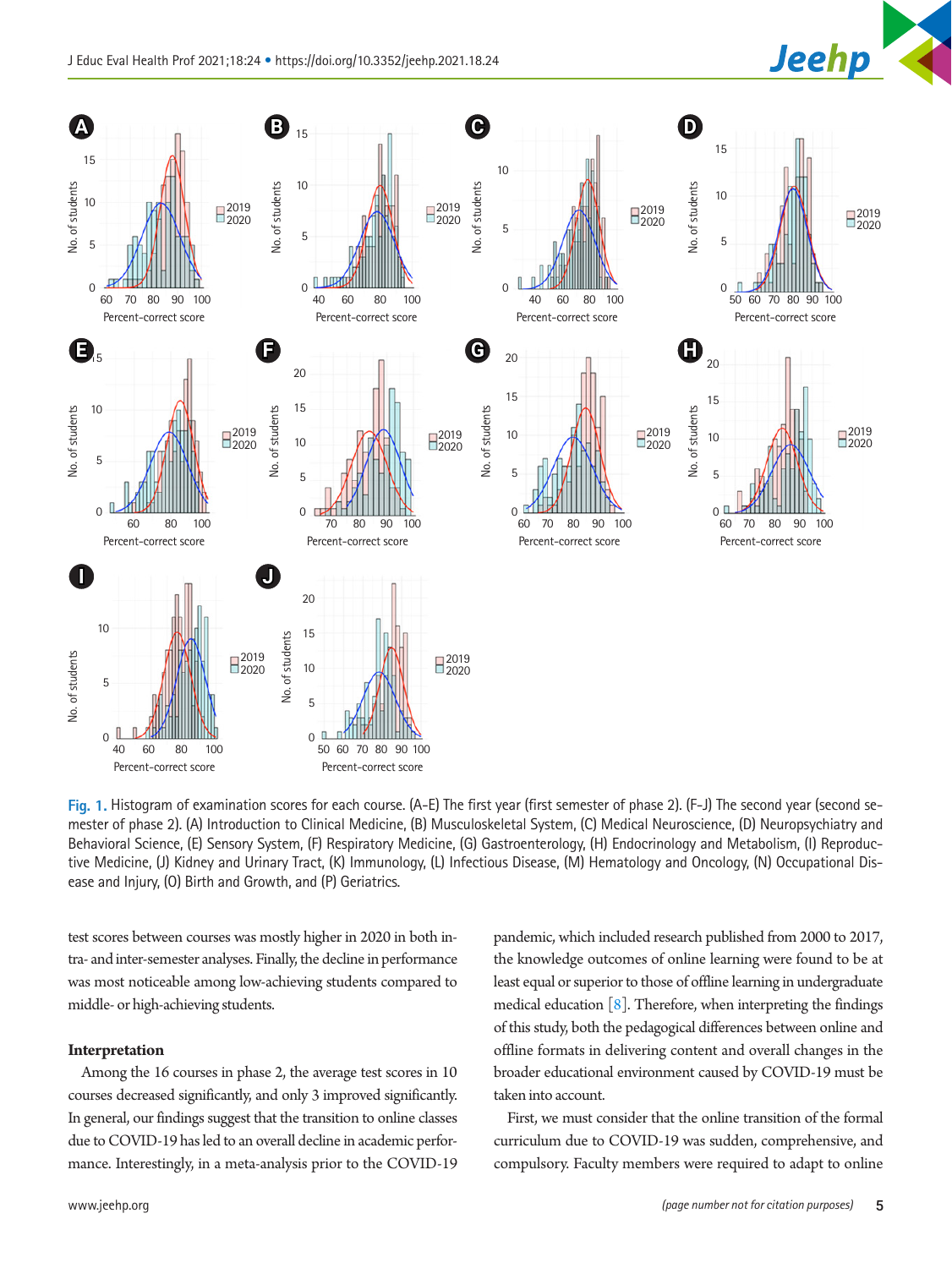

<span id="page-5-0"></span>

|                                              | Intra-semester (2019) |                 |                  |                 |                |                          |  |
|----------------------------------------------|-----------------------|-----------------|------------------|-----------------|----------------|--------------------------|--|
| Course name (2020)                           | $1 - 1$               | $1 - 2$         | $1 - 3$          | $1 - 4$         | $1 - 5$        |                          |  |
| The first year (first semester of phase 2)   |                       |                 |                  |                 |                |                          |  |
| 1-1. Introduction to Clinical Medicine       |                       | $0.650^{a}$     | $0.623^{a}$      | $0.678^{a}$     | $0.650^{a}$    |                          |  |
| 1-2. Musculoskeletal System                  | $0.647a}$             | $\mathbf{1}$    | $0.831^{a}$      | $0.781^{a}$     | $0.795a}^{a)}$ |                          |  |
| 1-3. Medical Neuroscience                    | $0.727a}$             | $0.874^{a}$     | $\mathbf{1}$     | $0.843^{a}$     | $0.861^{a}$    |                          |  |
| 1-4. Neuropsychiatry and Behavioral Science  | $0.658^{a}$           | $0.882^{a ,b)}$ | $0.840^{a}$      |                 | $0.854^{a}$    |                          |  |
| 1-5. Sensory System                          | $0.690^{a}$           | $0.876a^{}$     | $0.849a^{3}$     | $0.849a^{3}$    | 1              |                          |  |
| The second year (second semester of phase 2) | $2 - 1$               | $2 - 2$         | $2 - 3$          | $2 - 4$         | $2 - 5$        | $\overline{\phantom{0}}$ |  |
| 2-1. Respiratory Medicine                    |                       | $0.839^{a}$     | $0.754^{a}$      | $0.610^{a}$     | $0.733^{a}$    |                          |  |
| 2-2. Gastroenterology                        | $0.848^{a}$           | 1               | $0.742^{a}$      | $0.676^{a}$     | $0.764^{a}$    |                          |  |
| 2-3. Endocrinology and Metabolism            | $0.802^{a}$           | $0.883^{a),b)}$ |                  | $0.595^{a}$     | $0.737a}^{a)}$ |                          |  |
| 2-4. Reproductive Medicine                   | $0.772^{a),b)}$       | $0.871^{a,b}$   | $0.856a^{3, b)}$ | 1               | $0.741a^{3}$   |                          |  |
| 2-5. Kidney and Urinary Tract                | $0.825a^{})$          | $0.848^{a}$     | $0.825^{a}$      | $0.843^{a),b}$  | $\mathbf{1}$   |                          |  |
| The second year (third semester of phase 2)  | $3 - 1$               | $3 - 2$         | $3 - 3$          | $3 - 4$         | $3 - 5$        | $3 - 6$                  |  |
| 3-1. Immunology                              |                       | $0.713a}$       | $0.812^{a}$      | $0.723a}$       | $0.686^{a}$    | $0.542^{a}$              |  |
| 3-2. Infectious Disease                      | $0.854^{a),b)}$       | 1               | $0.669^{a}$      | $0.586^{a}$     | $0.610^{a}$    | $0.421^{a}$              |  |
| 3-3. Hematology and Oncology                 | $0.823a^{}$           | $0.818^{a),b}$  | $\mathbf{1}$     | $0.708^{a}$     | $0.750^{a}$    | $0.577^{a}$              |  |
| 3-4. Occupational Disease and Injury         | $0.738^{a}$           | $0.743^{a),b)}$ | $0.807a}^{a)}$   | $\mathbf{1}$    | $0.727a}$      | $0.534^{a}$              |  |
| 3-5. Birth and Growth                        | $0.746a^{})$          | $0.766^{a),b)}$ | $0.840^{a}$      | $0.772a^{})$    | $\mathbf{1}$   | $0.620^{a}$              |  |
| 3-6. Geriatrics                              | $0.689^{a}$           | $0.693^{a),b)}$ | $0.797a^{,b)}$   | $0.709^{a),b)}$ | $0.732^{a}$    | 1                        |  |

**Fig. 2.** Intra-semester correlations of test scores. The values for 2020 are below the diagonal. The strength of the correlation was displayed using different shading (no shades: r <0.6, light gray: 0.6≤ r <0.7, medium gray: 0.7≤ r <0.8, dark gray: 0.8≤ r). <sup>a)</sup>P<0.01. <sup>b)</sup>Indicates a statistically significant increase between 2019 and 2020.

| Courses in the first semester of    |      | Courses in the second semester of the second year |                           |                            |                                    |                     |              |  |
|-------------------------------------|------|---------------------------------------------------|---------------------------|----------------------------|------------------------------------|---------------------|--------------|--|
| the second year                     | Year | Immunology                                        | <b>Infectious Disease</b> | Hematology and<br>Oncology | Occupational<br>Disease and Injury | Birth and<br>Growth | Geriatrics   |  |
| Respiratory Medicine                | 2019 | $0.645^{a}$                                       | $0.543^{a}$               | $0.692^{a}$                | $0.639^{a}$                        | $0.724a^{}$         | $0.506^{a}$  |  |
|                                     | 2020 | $0.767^{a}$                                       | $0.777^{a,b}$             | $0.756^{a}$                | $0.682^{a}$                        | $0.739^{a}$         | $0.686^{a)}$ |  |
| Gastroenterology                    | 2019 | $0.565^{a}$                                       | $0.410^{a}$               | $0.621^{a}$                | $0.641^{a}$                        | $0.755^{a}$         | $0.528^{a}$  |  |
|                                     | 2020 | $0.792a^{(b)}$                                    | $0.836a^{,b)}$            | $0.843^{a),b)}$            | $0.782^{a),b)}$                    | $0.824^{a}$         | $0.698^{a}$  |  |
| <b>Endocrinology and Metabolism</b> | 2019 | $0.578^{a}$                                       | $0.456^{a}$               | $0.608^{a}$                | $0.621^{a}$                        | $0.666^{a}$         | $0.504^{a}$  |  |
|                                     | 2020 | $0.797a^{(b)}$                                    | $0.820^{a),b}$            | $0.822^{a ,b)}$            | $0.726a^{}$                        | $0.803^{a),b}$      | $0.692a^{}$  |  |
| Reproductive Medicine               | 2019 | $0.701^{a}$                                       | $0.562^{a}$               | $0.666^{a}$                | $0.623^{a}$                        | $0.701^{a}$         | $0.517^{a}$  |  |
|                                     | 2020 | $0.789^{a}$                                       | $0.769^{a),b)}$           | $0.800^{a),b}$             | $0.717a}$                          | $0.769^{a}$         | $0.644^{a}$  |  |
| Kidney and Urinary Tract            | 2019 | $0.580^{a}$                                       | $0.423^{a}$               | $0.613^{a}$                | $0.533^{a}$                        | $0.715^{a}$         | $0.600^{a}$  |  |
|                                     | 2020 | $0.833^{a ,b)}$                                   | $0.844a^{(1, b)}$         | $0.854^{a),b)}$            | $0.769a^{(b)}$                     | $0.817a^{}$         | $0.744^{a}$  |  |

## <span id="page-5-1"></span>**Table 3.** Inter-semester correlations of test scores

 $a^3P$  < 0.01. b)Indicates a statistically significant increase between 2019 and 2020.

teaching even if they were not provided with enough institutional support or were not skilled in technology, and students likewise had no choice but to study online. Further, because not all forms of teaching can be delivered online, hands-on practice (e.g., laboratory sessions or cadaver dissection) was inevitably reduced or discontinued. Additionally, social distancing greatly reduced opportunities for informal learning.

Nevertheless, it should be noted that the degree of decline in academic performance was not uniform across students. When the average of the effect sizes was calculated for each group (low-, middle-, and high-achieving students), with "average 2019 scores–average 2020 scores" used as a numerator, low-achieving students showed the highest positive value (i.e., the largest decline in test scores among the 3 groups). In contrast, high-achieving students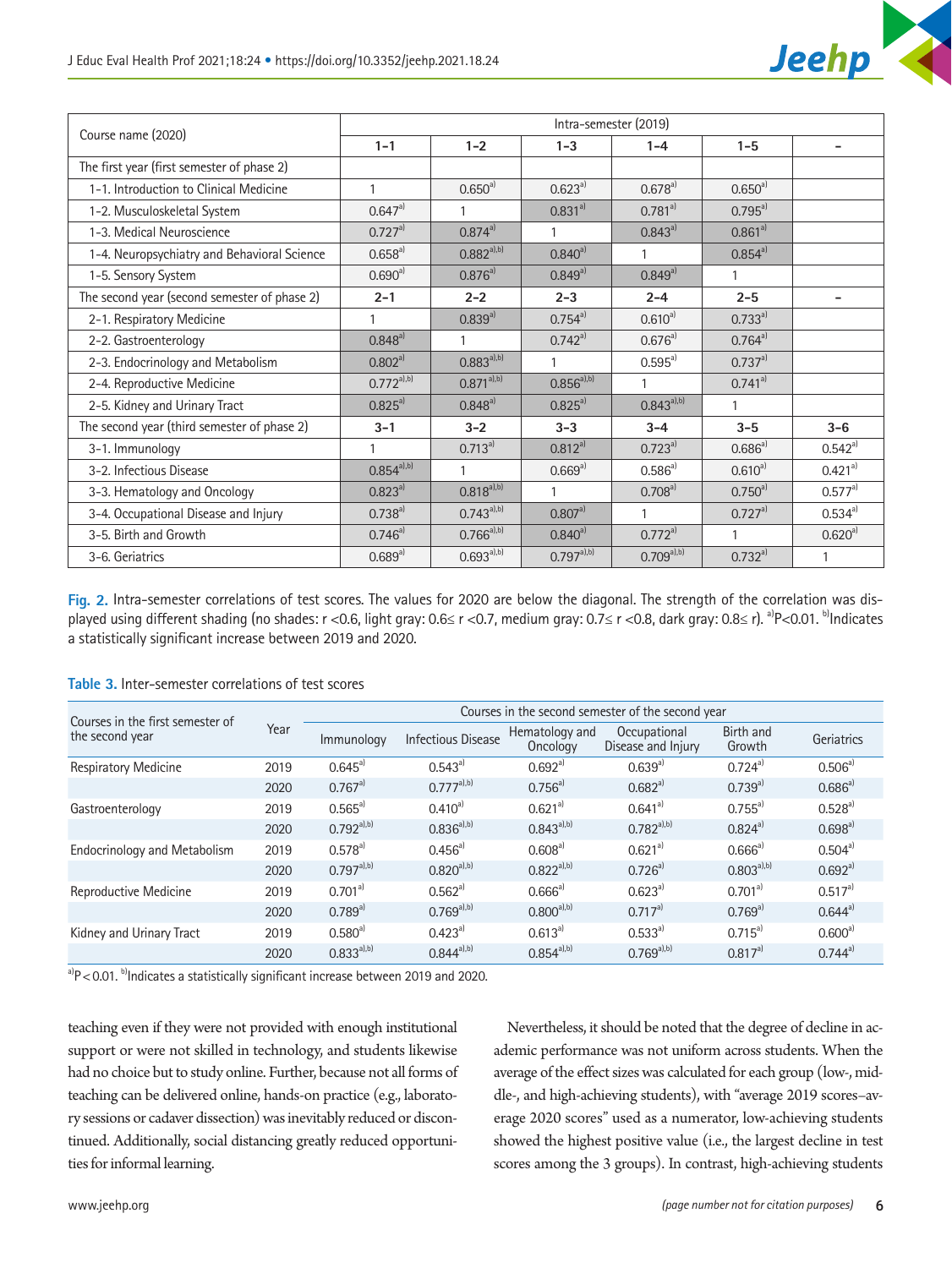

<span id="page-6-0"></span>**Table 4.** Effect sizes for students with low, middle, and high academic achievement

| Variable                                     | Cohen D      |             |                                                                          |             |  |  |  |
|----------------------------------------------|--------------|-------------|--------------------------------------------------------------------------|-------------|--|--|--|
|                                              | All students |             | Low-achieving students Middle-achieving students High-achieving students |             |  |  |  |
| The first year (first semester of phase 2)   |              |             |                                                                          |             |  |  |  |
| Introduction to Clinical Medicine            | $0.71^{a}$   | $1.56^{a}$  | $1.20^{a}$                                                               | $0.55^{b}$  |  |  |  |
| Musculoskeletal System                       | 0.20         | $0.59^{b)}$ | 0.38                                                                     | 0.15        |  |  |  |
| <b>Medical Neuroscience</b>                  | $0.63^{a}$   | $1.26^{a}$  | $1.20^{a}$                                                               | $1.37^{a}$  |  |  |  |
| Neuropsychiatry and Behavioral Science       | 0.08         | 0.10        | 0.15                                                                     | $0.57^{b}$  |  |  |  |
| Sensory System                               | $0.69^{a}$   | $1.38^{a}$  | $1.41^{a}$                                                               | $1.33^{a}$  |  |  |  |
| Mean                                         |              | 0.98        | 0.87                                                                     | 0.80        |  |  |  |
| The second year (second semester of phase 2) |              |             |                                                                          |             |  |  |  |
| Respiratory Medicine                         | $-0.81^{a}$  | $-1.17^{a}$ | $-1.64^{a}$                                                              | $-2.21^{a}$ |  |  |  |
| Gastroenterology                             | $0.75^{a}$   | $1.65^{a}$  | $1.77^{a}$                                                               | $0.71^{a}$  |  |  |  |
| <b>Endocrinology and Metabolism</b>          | $-0.50^{a}$  | $-0.25$     | $-1.59^{a}$                                                              | $-2.32^{a}$ |  |  |  |
| Reproductive Medicine                        | $-0.99a^{}$  | $-1.02a^{}$ | $-1.63a^{}$                                                              | $-2.57a}$   |  |  |  |
| Kidney and Urinary Tract                     | $0.87^{a}$   | $1.59^{a}$  | $1.60^{a}$                                                               | $1.21^{a}$  |  |  |  |
| Mean                                         |              | 0.16        | $-0.30$                                                                  | $-1.04$     |  |  |  |
| The second year (third semester of phase 2)  |              |             |                                                                          |             |  |  |  |
| Immunology                                   | $0.30^{b}$   | $0.60^{a}$  | 0.12                                                                     | $-0.13$     |  |  |  |
| <b>Infectious Disease</b>                    | $-0.20$      | 0.33        | $-0.87a}$                                                                | $-1.10^{a}$ |  |  |  |
| Hematology and Oncology                      | $0.45^{a}$   | $0.84^{a}$  | $1.24^{a}$                                                               | $-0.05$     |  |  |  |
| Occupational Disease and Injury              | $0.46^{a}$   | $1.07^{a}$  | 0.47                                                                     | 0.13        |  |  |  |
| <b>Birth and Growth</b>                      | $0.72a^{}$   | $1.19^{a}$  | $1.69^{a}$                                                               | $0.87^{a}$  |  |  |  |
| Geriatrics                                   | $0.62^{a}$   | $1.17^{a}$  | $0.84^{a}$                                                               | 0.02        |  |  |  |
| Mean                                         |              | 0.87        | 0.58                                                                     | $-0.04$     |  |  |  |

 $a)P < 0.01$ ,  $b)P < 0.05$ .

showed the smallest positive value, or sometimes even a negative value (i.e., an increase in test scores). This stark difference between high- and low-achieving students could be attributed to the increased isolation caused by social distancing, which further amplified the importance of self-regulation in learning. In general, it is well known that struggling learners tend to show low self-regulation such as poor motivation and inefficient resource management. On the contrary, high-achieving students could have minimized the impact or even turned this crisis into an opportunity by utilizing a variety of motivational, cognitive, and metacognitive regulation strategies as well as appropriate resource management [\[9](#page-8-9)]. Moreover, since some interactive learning methods, such as teambased learning, are more beneficial to lower-achieving students than to high-achieving students in terms of knowledge acquisition [\[10\]](#page-8-10), there is a possibility that the inevitable reduction or discontinuation of certain components in the formal curriculum may have been more damaging to already-struggling students.

#### **Comparison with previous studies**

Considering that the integrated courses are relatively homogeneous in their content domains (i.e., clinical medicine) and assessment format (i.e., MCQs), it is common for multiple test scores to

correlate with each other. The scores from the 16 courses consistently were highly correlated at the intra- and inter-semester levels. Moreover, unlike before the COVID-19 pandemic, these high correlations lasted until the second semester, after which students could spend about a month on vacation to review and revise their own learning strategies and behaviors. This suggests that students' academic performance was "ossified" throughout this phase, which can be a critical problem, especially for lower-achieving students.

The negative consequences of this ossification can be viewed in 2 respects. One is an increase in the number of students who fail to progress. This is not only an unfavorable event for individual students, but also a managerial burden at the organizational level, given that remediation of struggling learners is resource-intensive work that requires significant time, performance, and expertise [\[11\]](#page-8-6). The other problem is that even if low achieving students progress to the clerkship phase, their weak academic foundation would pose future difficulties in learning advanced knowledge and skills. Theoretically, knowledge acquisition corresponds to the lowest level of Miller's pyramid, "knows", which forms the basis of subsequent higher-level performance such as "knows how", "shows how", and "does". Empirically, on the medical education continuum, academic achievement in the previous phase has been identi-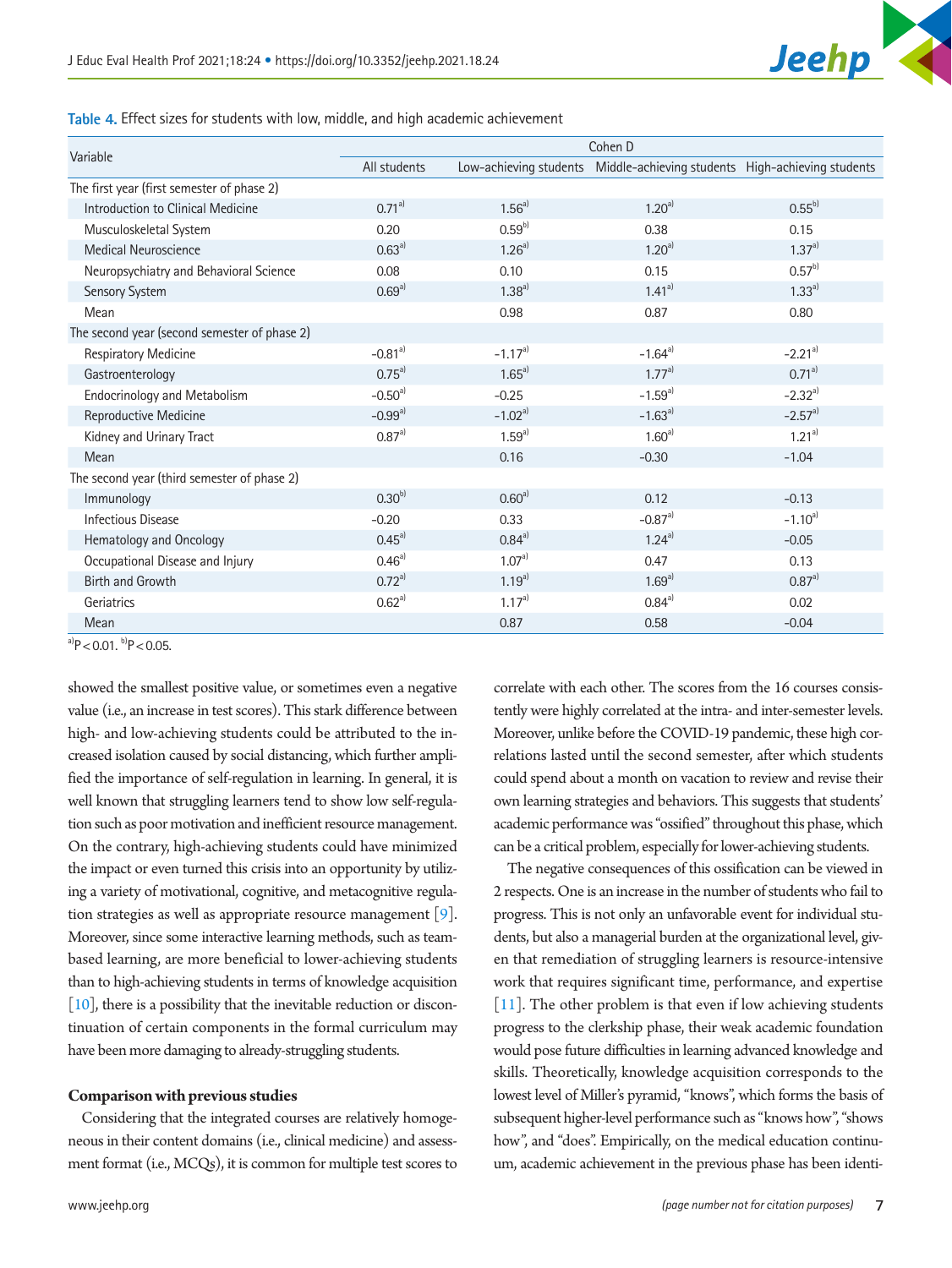fied as a major predictor of performance in the next phase, which McManus et al. [\[12\]](#page-8-11) named the "academic backbone". In the short term, provided that specific cognitive knowledge supports the basis of clinical reasoning as well as procedural skills, it is anticipated that students will continue to have difficulties in developing competence in the subsequent clerkship phase. Above all, in the long term, incompetent learners could pose a risk to patient safety.

#### **Limitations**

First, in terms of research design, as we compared the academic achievement in online classes between 2019 and 2020, the results of the study may have been confounded by the characteristics of the cohorts of each year. Second, although data were collected across 16 courses and over a year and a half, this study was limited to a single institution. Third, while the COVID-19 pandemic continued throughout the 3 semesters of this study, its severity varied from one period to another. As a result, there were variations in institutional policies and student behavior, but not all of these micro-level changes were considered as variables in the analysis. Finally, 2020 was the first year of the transition to online classes due to the pandemic, and neither professors nor students were fully prepared. Therefore, our findings could be attributable to students' level of adaptation and utilization of the online curriculum rather than online classes themselves.

### **Suggestions**

First, the overall decline in academic performance, which may occur when the curriculum is centered on recorded lectures, needs to be addressed. Improving the teaching quality—whether live or recorded—in delivering content would be the most basic and effective strategy, not only because the quality of recorded online lessons affects learners' performance on examinations, but also because low-achieving students benefit the most from quality improvements  $[13]$ . Specifically, strategies for the effective use of videos, such as using interactive elements, managing cognitive overload, and considering technical requirements, should be considered.

Adding SDE components can be considered as a means of supplementing the impaired informal learning due to COVID-19. While asynchronous distance education is suitable for encouraging learners to cognitively participate in information processing, SDE is more advantageous for promoting psychological arousal and motivation [\[14](#page-8-13)]. As such, it would be most effective to use both in complementary ways. However, considering the high preference of students for recorded lectures, and the low probability of their active participation in live online lectures, it would not be appropriate to simply convert recorded lectures to a live format, even if they are delivered in a synchronous manner.

Second, the findings suggest the necessity of establishing a support system for the academic development of low-achieving students. The high correlation between tests implies that at-risk students can be predicted early with high probability. In particular, struggling in school has been linked to poor self-regulation in early medical students, and there is strong evidence for focusing remediation on assessing and improving self-regulation  $[11]$ . Therefore, preventive and proactive developmental approaches, focusing on developing students' personal and professional growth and lifelong learning skills, should be available in the early stages to prevent summative failure. More importantly, such an approach is more educationally desirable than a deficit-reactive approach, which has the risk of stigma or repeated failure even after remediation.

Third, future studies are necessary to clarify the causes and mechanisms of changes in academic performance in the online curriculum. For example, although most course components were largely the same except for the online transition between 2019 and 2020, differences in test conditions or examinee characteristics could have led to score improvements in some courses. Therefore, the use of experimental research design or statistical methods such as equating may be considered to draw more generalizable conclusions.

## **Conclusion**

This study identified a decline in students' academic performance in the pre-clerkship curriculum that was transitioned to online classes because of COVID-19. Further studies from other institutions that have experienced similar changes and in-depth investigations into the causes of these phenomena should be conducted.

## **ORCID**

Do-Hwan Kim: [https://orcid.org/0000-0003-4137-713](http://orcid.org/0000-0003-4137-7130)0; Hyo Jeong Lee: [https://orcid.org/0000-0001-8764-6610](http://orcid.org/0000-0001-8764-6610); Yanyan Lin: [https://orcid.org/0000-0002-5758-0574](http://orcid.org/0000-0002-5758-0574); Ye Ji Kang: [https://or](http://orcid.org/0000-0003-1711-2394)[cid.org/0000-0003-1711-23](http://orcid.org/0000-0003-1711-2394)94

## **Authors' contributions**

Conceptualization: DHK, YJK. Data curation: DHK, HJL, YL. Methodology & formal analysis: DHK, YJK. Writing–original draft: DHK. Writing–review & editing: DHK, HJL, YL, YJK.

# **Conflict of interest**

No potential conflict of interest relevant to this article was re-